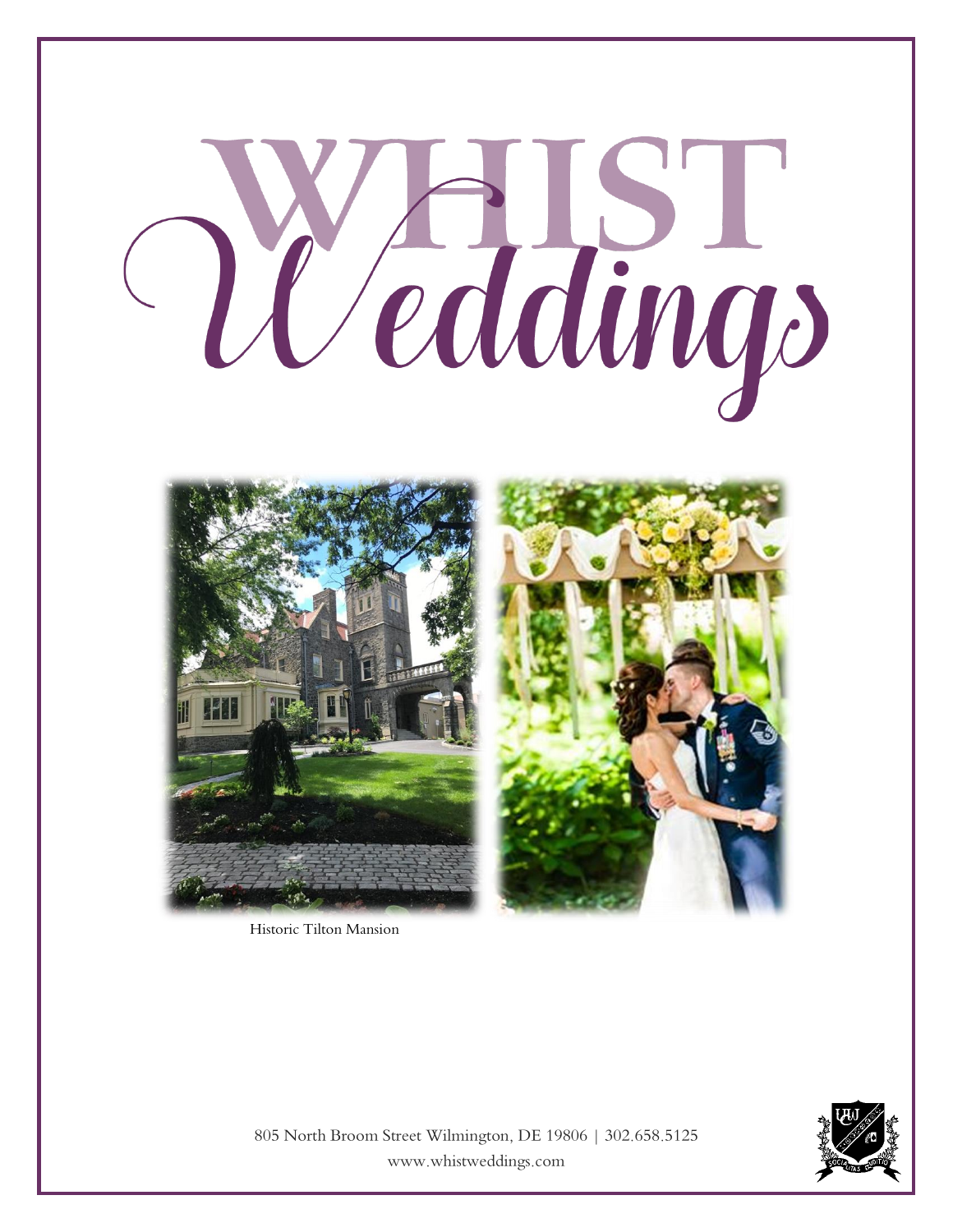

Congratulations on your engagement! We are dedicated to making your wedding day the one of your dreams. The beautiful historic Tilton Mansion and grounds are the perfect setting for your ceremony and reception. Our experienced staff will help you with every detail of your special day.

Our all-inclusive wedding package offers a wide variety of selections. Among the included features are:

- A five-hour reception which includes a five-hour open bar
- Two stationary & four passed hors d'oeuvres for your cocktail hour
- Plated dinner
- Choice of two entrées, plus a vegetarian and children's option
- Wedding Cake
- Centerpieces
- Complimentary menu tasting for the wedding couple plus two guests
- Sparkling wine toast for all guests
- Complimentary off-street parking
- Choice of House Linens
- 20% service charge included
- Minimum of 75 guests

Please call with any questions or to schedule an appointment to take a tour of our beautiful venue. We look forward to working with you!

Sincerely,

Margaret Reilly Catering Coordinator



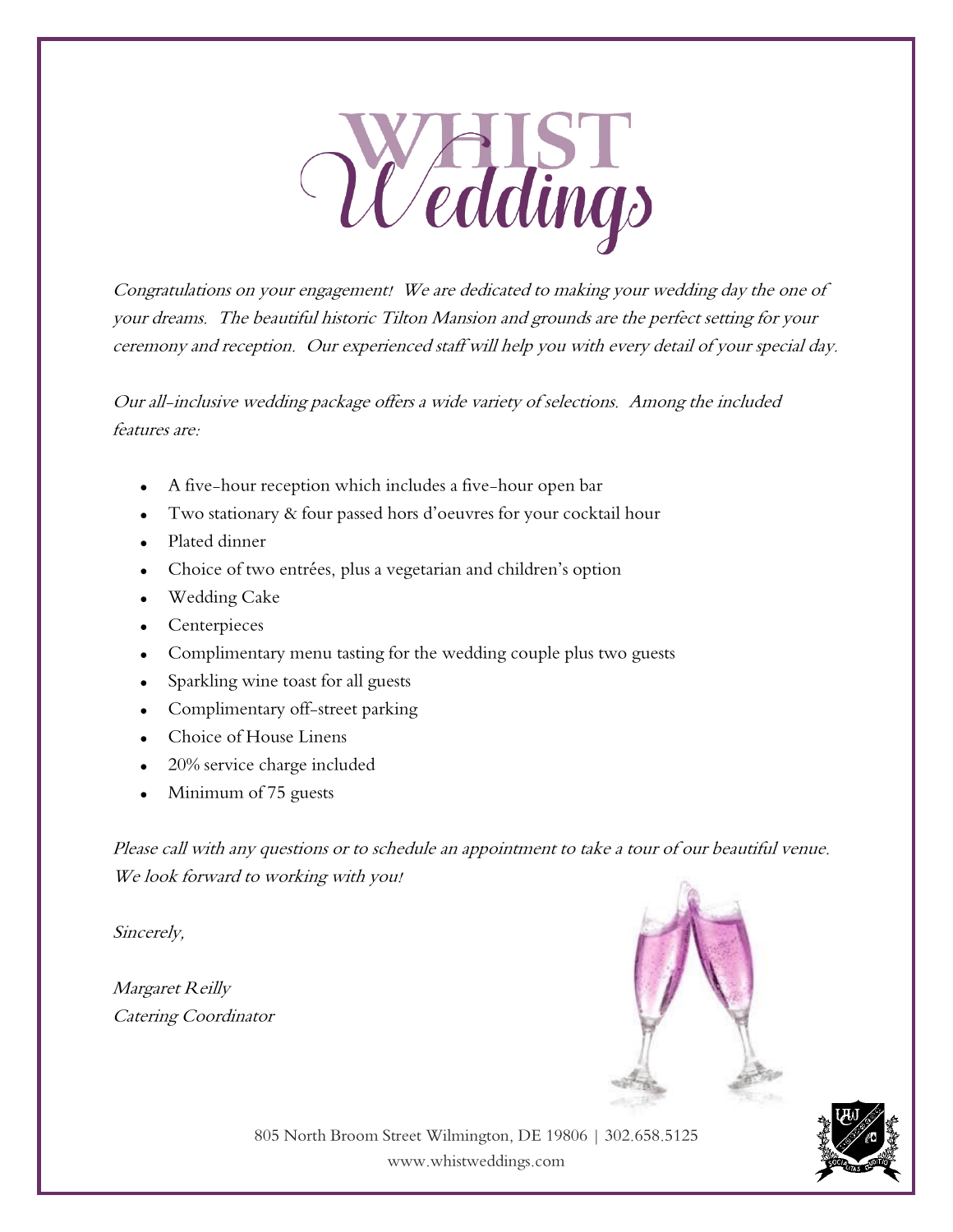

(Minimum 75 guests)

### **Five Hour Open Bar**

Our deluxe bar is stocked with the following items\*:

Tito's Vodka, Absolut Vodka, Bluecoat Gin, Beefeaters Gin, Mi Campo Blanco Tequila, Bacardi Silver Rum, Captain Morgan's Spiced Rum, Malibu Coconut Rum, Jim Beam Bourbon, Jack Daniel's Sour Mash Whiskey, Seagram's VO Canadian Whisky, Jameson's Irish Whiskey, Southern Comfort Whiskey, Dewar's White Label Scotch, Johnnie Walker Red Label Scotch, Amaretto, Kahlua, Triple Sec, Peach Schnapps, Apple Pucker, Bailey's Irish Cream

House Wines: Chardonnay, Pinot Grigio, Pinot Noir, Cabernet, Rose, Cava Brut Sparkling White

Bottled Beer Offerings: Miller Lite, Yuengling, Heineken, Dogfish Head 60min IPA Assorted Coke Products and Juices

House wine served twice during dinner, \$11 per guest, plus 20%. A bar credit of  $$6.00$  is applied to guests ages  $13 - 20$ . Credit for non-alcoholic bar is \$8.00 per guest Premium Bar Upgrade – ask for pricing and selections

We are happy to accommodate special requests for brands not carried in inventory. All special order wines, beer or liquor purchased for your event will be charged to the event in its entirety.

\*Items subject to change

#### **Toast**

A house sparkling wine is served to all guests. Sparkling cider is available for young adults under 21 and children.

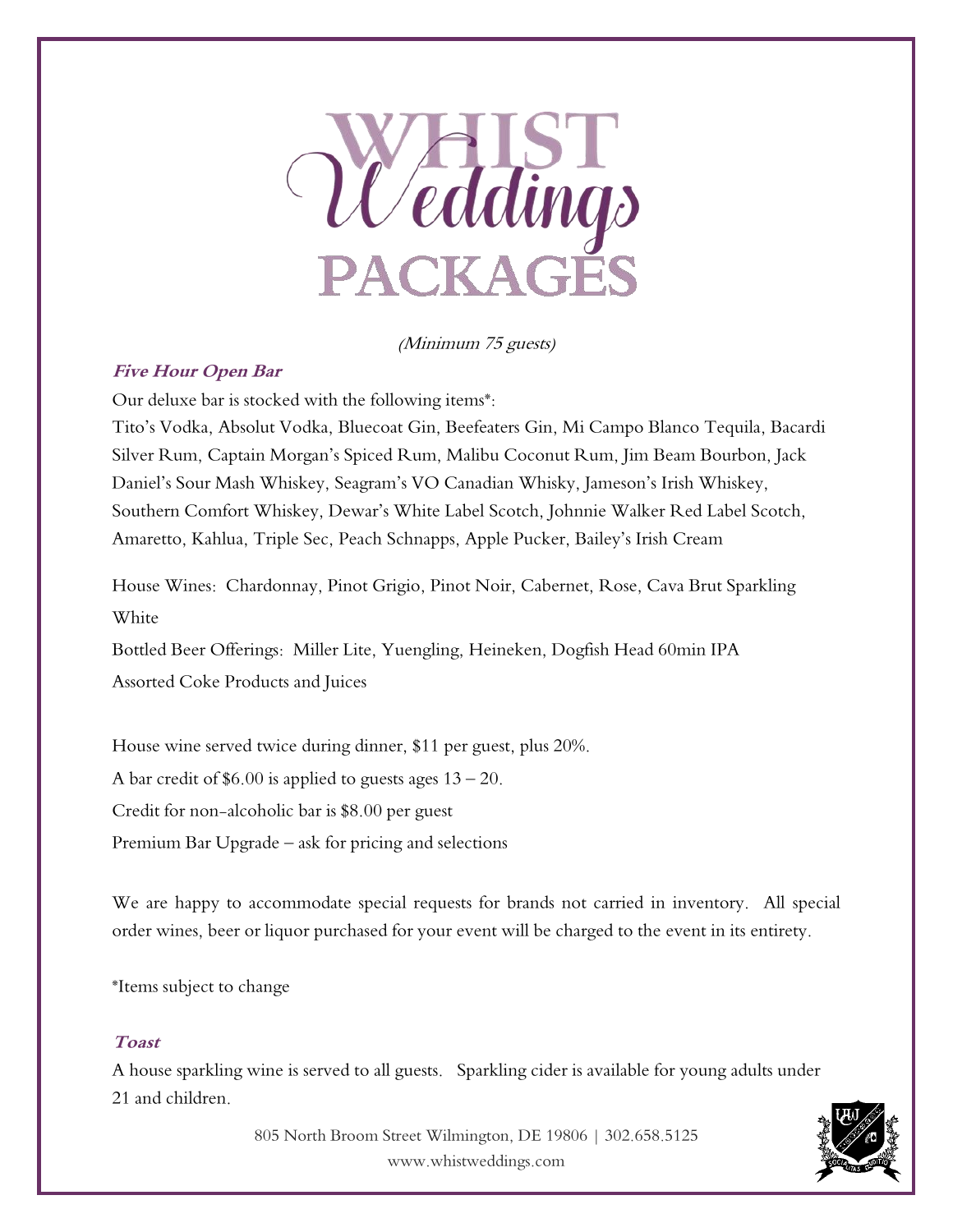#### **Stationary Hors d 'Oeuvre: (select two)**

Each wedding package includes two complimentary stationary hors oeuvre for your guests. Each of the following stations are beautifully presented of the highest quality ingredients.

### Charcuterie

Thinly Shaved Prosciutto and La Quercia Coppa, Jarlsberg and Maytag Blue Cheese with Lavender-Infused Honey, Fresh Herb Rolled Chevre Goat Cheese and Smoked Gouda, Fruit Jam, Roasted & Salted Almonds, Assorted Olives & Stone Ground Mustard Grapes and Strawberries Soft Baguettes and Grilled Bread

Baked Brie & Puff Pastry

Oven Baked Brie Wrapped in Puff Pastry served with Sliced Baguettes and Granny Smith Apples Filling Varieties (select one) Maple Sugar & Pecans Apricot Chutney & Slivered Almonds Raspberry Hazelnut Sundried Tomato, Roasted Garlic & Basil

Exotic Crudité

Baby Bok Choy, Snap Peas, Daikon, Watermelon Radish, Assorted Peppers, Baby Carrots, Red and Yellow Cherry Tomatoes, White Asparagus, Romanesco, Haricot Verts, Herb Feta Dip, Roasted Red Pepper Dip

Cold Roasted Side of Salmon

with Pesto, Capers & Lime Aioli served on a bed of baby greens with grape tomatoes

Tapas Bar Including Spanish Cheeses, Chickpea & Olive Salad, Chorizo & Roasted Pepper Kebobs, Black Olive Bread, Shrimp & Artichoke Kebobs

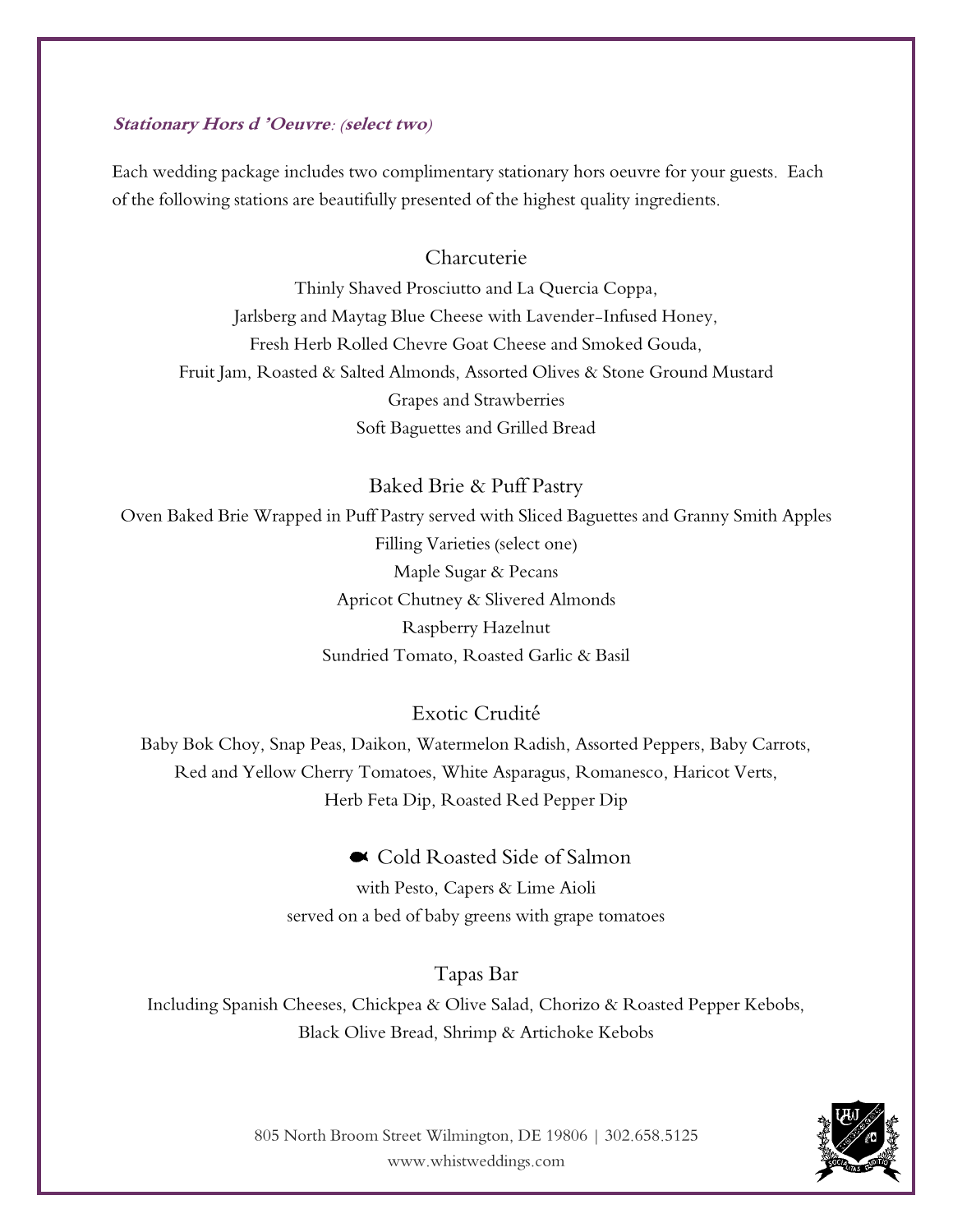#### **Butlered Hors d'Oeuvre (select four)**

Please choose any four of the following butlered Hors d 'Oeuvre.

- Ahi Tuna Martini with Mango & Avocado, Pickled Ginger & Wasabi
- Smoked Salmon & Boursin Blini

Bocconcini di Mozzarella Wrapped with Prosciutto

Macho Gazpacho Shooter

Short Rib Crostini, Roquefort, Cherry-Bacon Jam

Prosciutto Wrapped Pickled Asparagus

- Mini Lobster Taco, Mango Salsa, Cilantro-Habanero Oil
- Jumbo Cocktail Shrimp Shooter, Pomegranate-Sriracha Cocktail Sauce

Puff Pastry Wrapped Nathan's Hotdogs with IPA Mustard, Tuxedo Sesame Seeds

Spinach & Cheese Spanakopita

Beer Battered Chicken Bites with Honey Mustard

Mini Beef Wellington

Dim Sum Assortment, Thai Peanut Chili Sauce

Sesame Chicken with Plum Sauce

Mini Warm Brie in Croute with Strawberry Compote

- Coconut Shrimp with Pineapple Plum Sauce
- Scallops wrapped in Bacon with Chipotle BBQ Sauce

Sliced Sirloin Crostini, Balsamic Caramelized Onions, Blue Cheese, Watercress

Miniature Crab Cakes with Remoulade

Duck Confit Spring Roll with Pomegranate Molasses

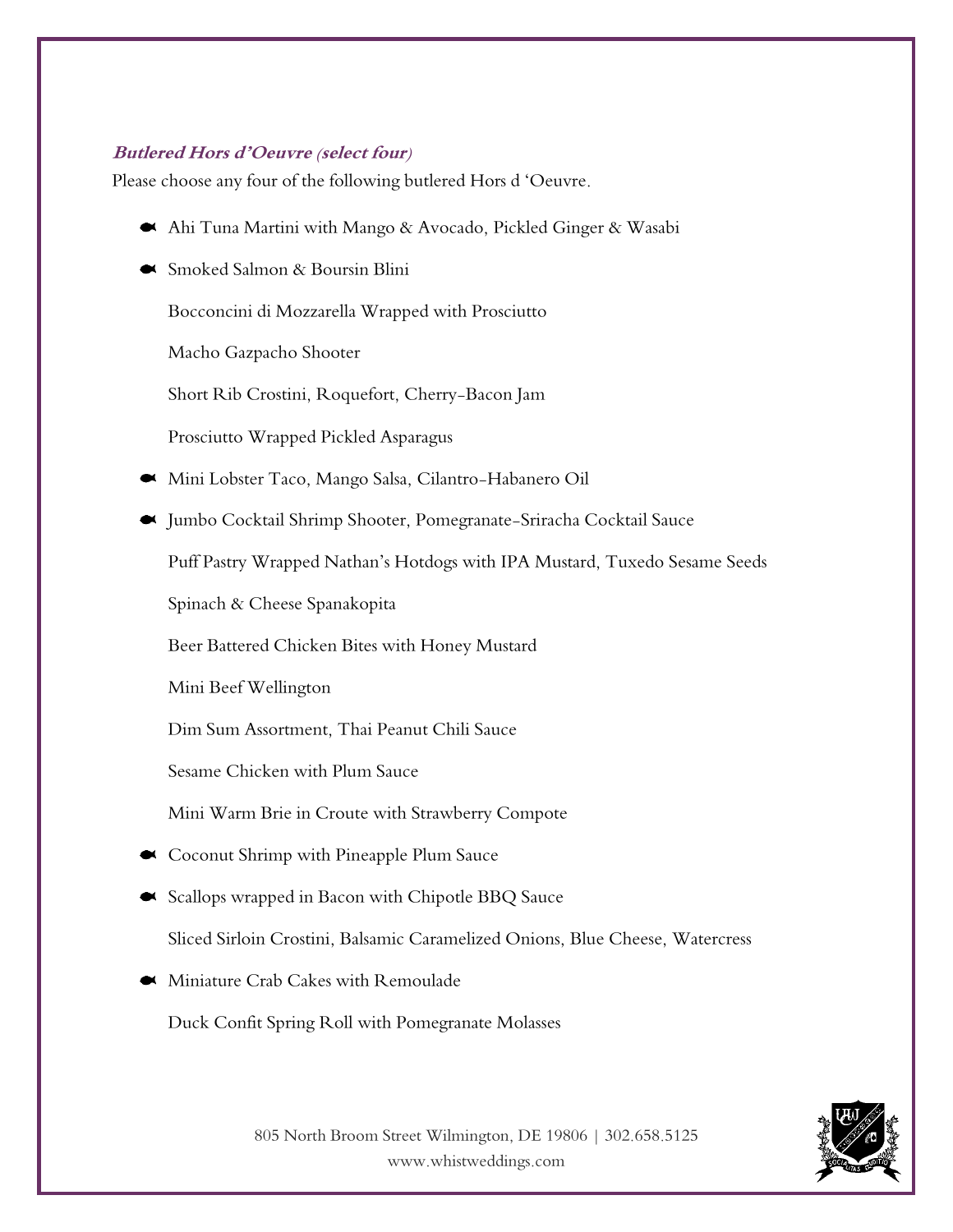## *Menu Selections*

Choice of First Course (please select one). Additional courses are available for \$5.00 per guest plus 20%.

Classic Italian Wedding Soup

Tomato & Basil Bisque

Exotic Mushroom Bisque

Maryland Crab (MP)

University and Whist Club Caesar Salad

 Spinach & Bibb with Mandarin Oranges & Candied Almonds, Scarlet Orange Vinaigrette Roma Tomato, Fresh Mozzarella, and Basil with Balsamic Vinaigrette Mixed Baby Greens, Carrot, Cucumber, Tomato with House Made Dressings Roasted Beets, Frisee, Radicchio, Goat Cheese, Walnuts, Honey-Dijon Vinaigrette

### **Choice of Entrée**

Please choose one or two entrees to offer to your guests, a vegetarian option is offered for those with dietary needs. Three entrées may be chosen for an additional \$5.00 per person plus 20%. If multiple entrées are chosen, the host is required to provide escort cards designating entrée selection for each guest.

### **Poultry choices:**

| Chicken Roulade Stuffed with Andouille Sausage, Sage & Rosemary, Chicken Demi      | \$101 |
|------------------------------------------------------------------------------------|-------|
| Chicken Oscar with Colossal Crab, Asparagus, and Béarnaise Sauce ●                 | \$120 |
| Pan Seared Duck Breast, Mixed Berry Compote                                        | \$125 |
| Stuffed Chicken Breast with Baby Spinach, Roasted Red Peppers, Buffalo Mozzarella, |       |
| Tomato Basil Cream Sauce                                                           | \$101 |
| Chicken Francaise with Fried Artichoke Hearts and Lemon Thyme Sauce                | \$101 |
| Chicken Breast Provençale, Herbs, Olives, Garlic, Shallots, Tomato Ragout          | \$101 |

### **Seafood choices:**

| Citrus Grilled Rockfish with Grapefruit, Fennel and Orange Relish      | \$121 |
|------------------------------------------------------------------------|-------|
| Jumbo Lump Crab Cake (5 oz.) with Remoulade                            | \$128 |
| Cocoa Dusted Scallops, Cherry Vanilla Jus, Cinnamon Apple Risotto Cake | \$140 |

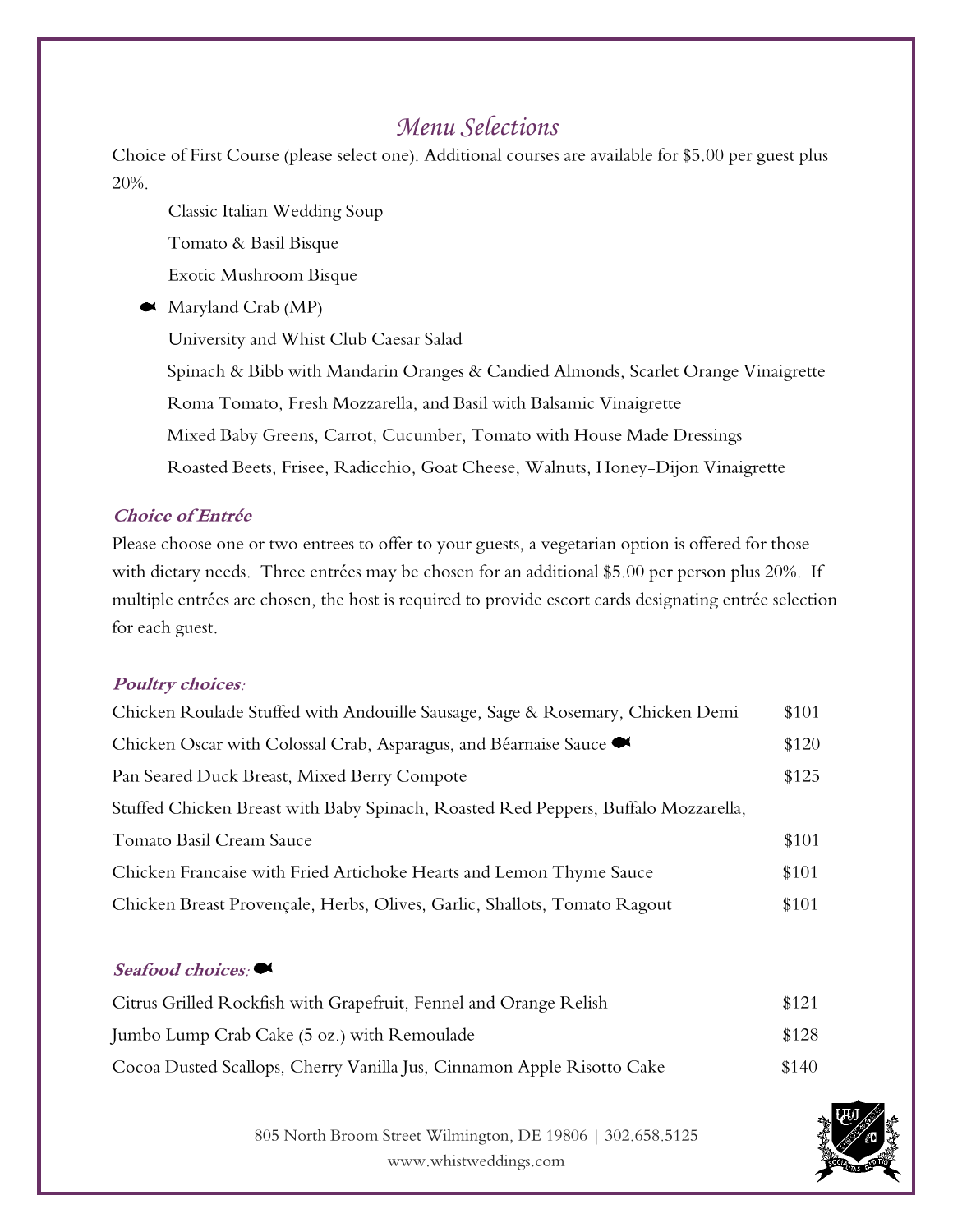| Parmesan Crusted Swordfish, Rosemary Sauce, Fried Capers  | \$120 |
|-----------------------------------------------------------|-------|
| Green Tea Poached Salmon with Apple & Red Onion Marmalade | \$116 |

### **Meat choices:**

| IPA Braised Short Ribs with Root Vegetable Demi                             | \$116 |
|-----------------------------------------------------------------------------|-------|
| Pork Tenderloin Medallions, Caramelized Fuji Apples, Brandy Cream           | \$110 |
| Filet Mignon (60z) with Roasted Shallot & Red Wine Sauce or Sauce Au Poivre | \$144 |
| Honey & Lavender Roasted Rack of Lamb with Herb Jus Lie                     | \$140 |
| Ginger Sesame New York Strip Steak with Wasabi Crème Fraiche                | \$136 |
| Prime Rib, Au Jus, Bacon & Horseradish Cream                                | \$136 |

\*All red meats are cooked Medium Rare, unless otherwise specified. All meats must be prepared the same way for the entire party.

### **Vegetarian Options**

| Asian Vegetable and Tofu Pad Thai                                         | \$102 |
|---------------------------------------------------------------------------|-------|
| Roasted Vegetable Lasagna                                                 | \$102 |
| Roasted Stuffed Peppers with Jasmine Rice, Fresh Herbs, Artichoke Hearts, |       |
| Kalamata Olives and Toasted Pine Nuts, Red Wine Tomato Sauce              | \$110 |

#### **Combination Plates**

| Crab Cake (5oz) with Remoulade & Filet Mignon (6oz) with Red Wine & Shallot Demi | \$152 |
|----------------------------------------------------------------------------------|-------|
| Lobster Tail & Filet Mignon (60z) with Red Wine & Shallot Demi $\bullet$         | \$160 |
| Jumbo Shrimp (4) and Filet Mignon (60z) with Red Wine & Shallot Demi             | \$152 |



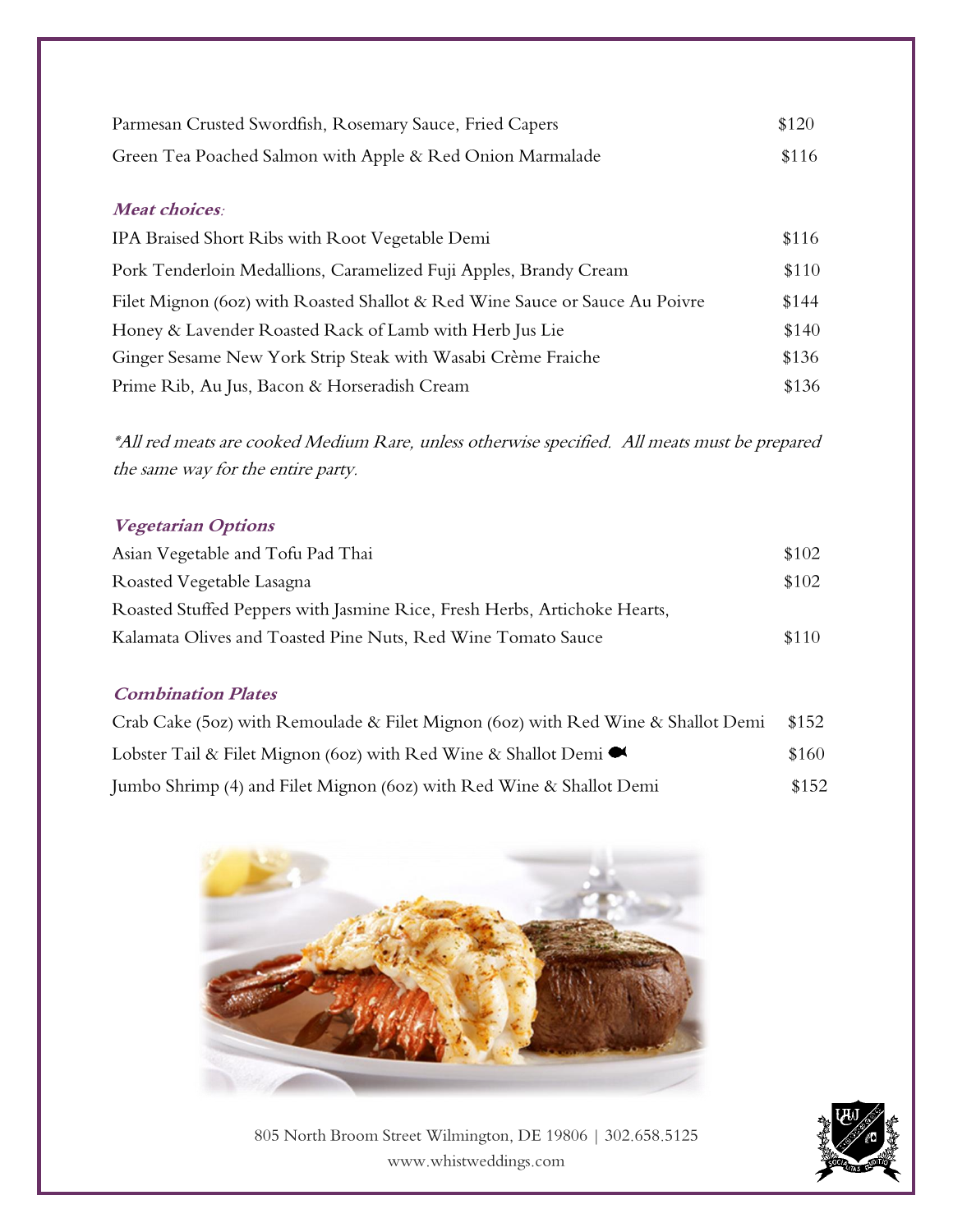#### **Choice of Accompaniments**

Please choose one Starch and one Vegetable to accompany your entrée selections

| Starch choices:               |
|-------------------------------|
| Parmesan Duchess Potatoes     |
| <b>Garlic Mashed Potatoes</b> |
| Roasted Red Bliss Potatoes    |
| <b>Tiger Mashed Potatoes</b>  |
| Jasmine Rice                  |

#### **Starch choices: Vegetable choices:**

Broccoli & Cauliflower Grilled Asparagus Tri-Color Baby Carrots Tasso Ham Roasted Brussels Sprouts Haricot Verts

#### **Vendor Meals \$25**

Whist Weddings offers your vendors a chef's choice entrée.

### **Children's Menu \$25**

The Whist Weddings Package includes an option for your guests ages two to twelve. Please select one entrée and one side. All children's meals are served with a first course of fresh fruit cup.

> Breaded Chicken Tenders with Barbecue Sauce Hot Dogs (two all-beef hot dogs on buns) Penne Pasta with Butter and Cheese or Marinara Sauce **Sides**

French Fries, Steamed Vegetables or Apple Sauce

### **Coffee Service**

French Roast coffee and Harney and Sons teas are served throughout the reception.